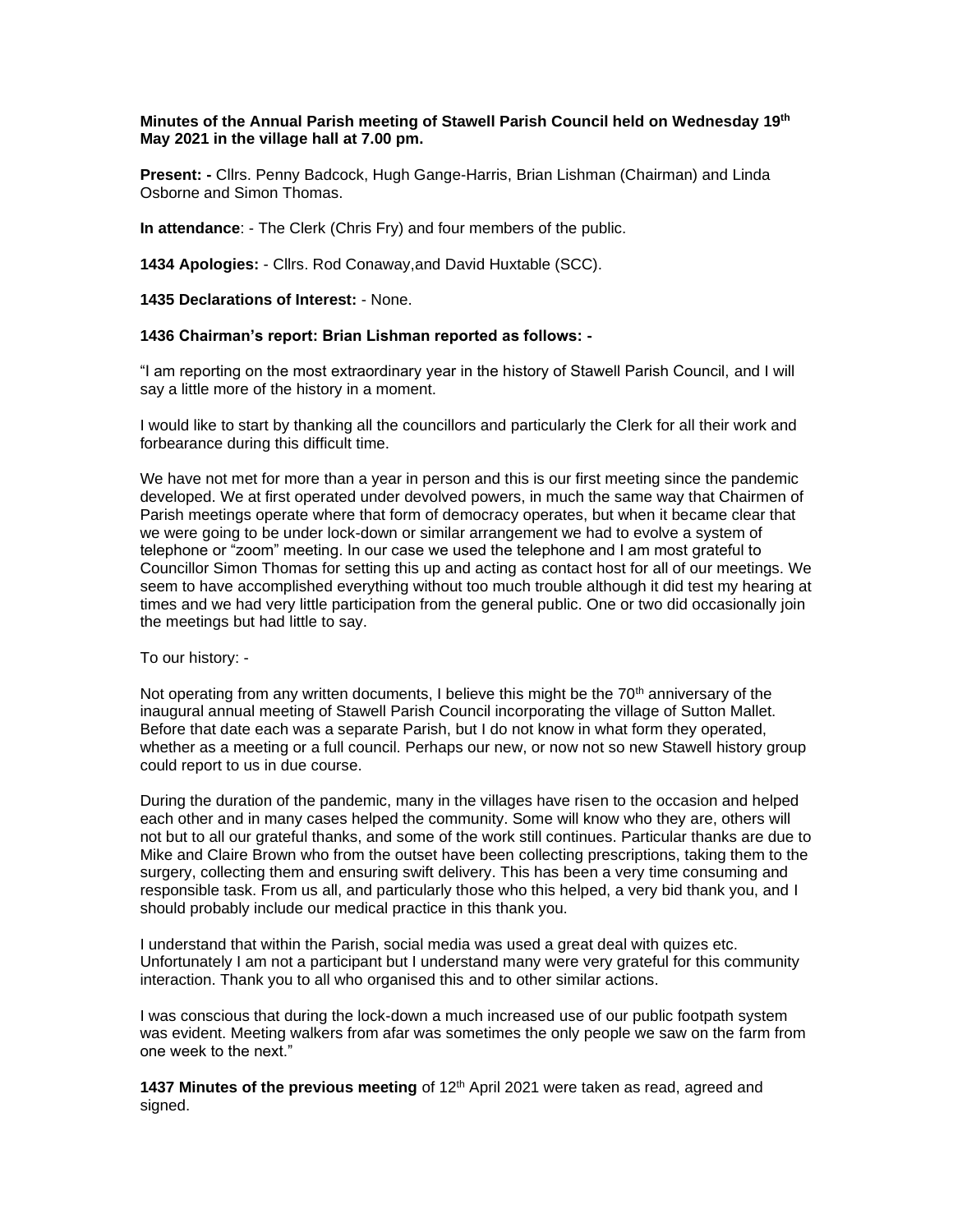## **1438 Matters arising from the minutes: -**

#### **a. Emergency Use Bollards.**

Simon Thomas reported that five suitable bollards could be purchased for £54.99. Following a discussion a vote was taken (4/1 in favour), he was authorised to buy these on behalf of the Parish Council. These will be safely stored in the village hall storage shed along with the three already there. Simon kindly said he would take responsibility for distributing these for road safety purposes.

## **b. Poor state of the roads in Sutton Mallet.**

The Chairman reported that the potholes outside the Nino's Farm area had been patched up.

## **c. Waste Bins.**

The possibility of obtaining a waste bin for each parish (Stawell and Sutton Mallet) was discussed, following which a vote resulted in 4/1 against the idea.

## **1439 County/District Councillors' reports.**

a. **County:** - in his absence David Huxtable submitted the following report: -

"Greetings,

We have all had a challenging year.

The County Council has redeployed over 600 staff to help with the Corona virus epidemic. During my regular monthly newsletters you will be aware of all the successes that we have achieved and I am sure you will join me in congratulating the staff involved. We have also been relying on "zoom" and Microsoft teams to keep our regular meetings going. Things that would have taken years to implement have been achieved in weeks. I would single out the cooperation that my area of responsibility, Adult Social Care, has had with the Health Authority. I always said that my biggest challenge was to integrate the two systems and, as we spoke a different language, this was difficult. Faced with this crisis both systems have integrated and we now have become nationally recognised leaders. We are fortunate that the boundaries of the current County Council are co terminus with our CCG and I hope that the current LGA reorganisation will not impact on our achievements.

Turning to local issues: -

We have tried to be proactive with Highways issues and currently have two outstanding. The road outside Spring Hill Farm and the drain under Ford Lane. I hope both will be attended to shortly.

As always I thank you for your efforts and look forward after so lomg to meeting in person.

Kind regards

David".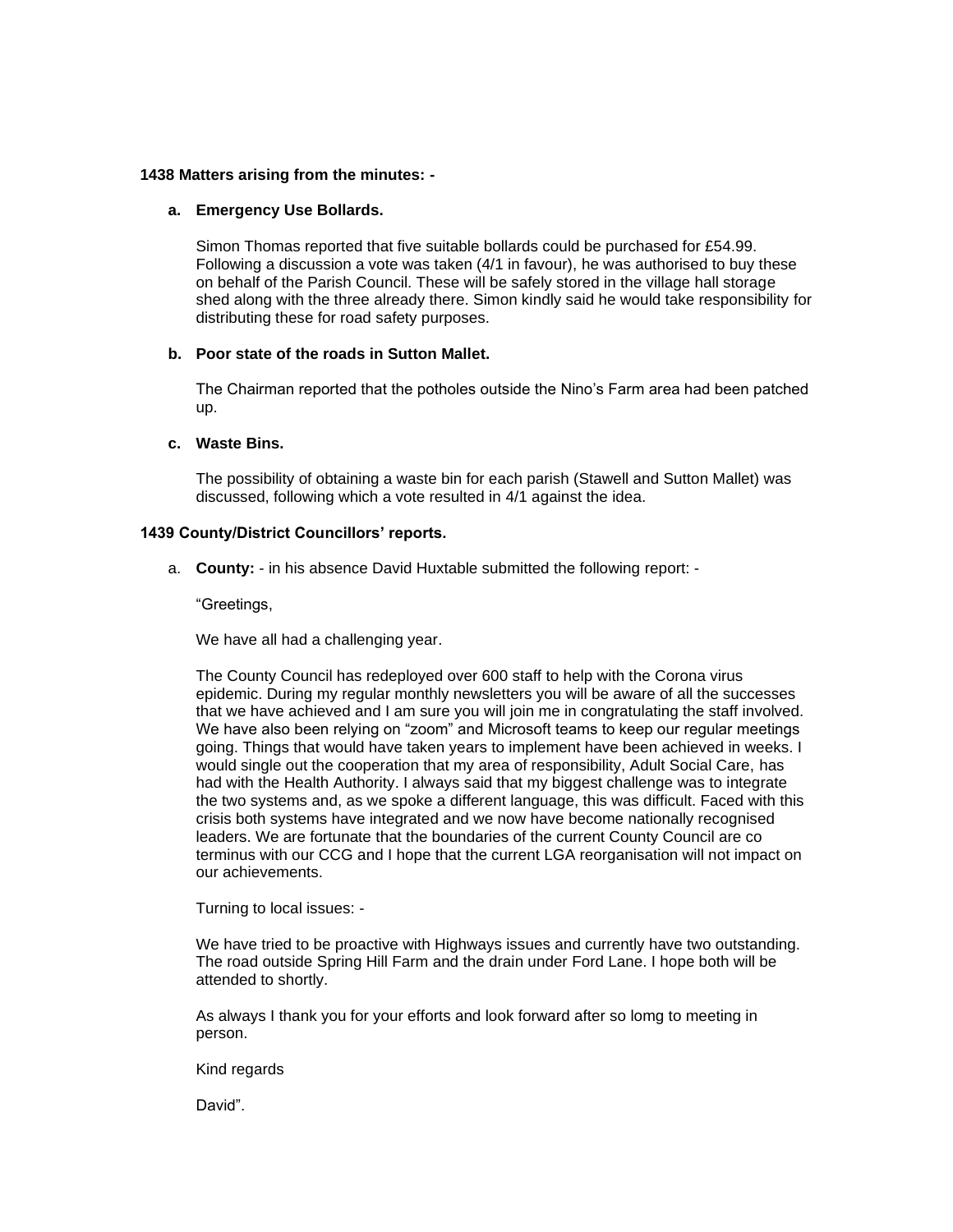# b. **District:** - None.

At 7.35 pm the Chairman closed proceedings and opened the meeting to the public.

## **a. Possible planning breach at Sutton Mallet – mobile home at The Hay Barn.**

The householder concerned was present at the meeting and outlined the background information. The Chairman explained that the Parish Council had a duty to report such matters to the appropriate authorities, and the matter is now in the hands of the SDC planning enforcement team.

## b. **Thanks to the Community**.

A member of the public expressed the thanks of the entire community to the individuals who have gone out of their way to volunteer to deal with prescriptions, provide shopping services and litter pick.

The meeting was re-opened at 7.50 pm.

# **1440 Financial matters.**

# **a. Unaudited accounts for the year ended 31st March 2021.**

The Clerk handed out copies of the Receipts and Payments Account and a line by line examination took place, with questions invited. Total income at £4000.17 against expenditure of £3109.30, resulted in the balances increasing during the year by £890.87. There was no amenity grant to the village hall during the year as this was paid in advance the previous year along with further grant aid to assist with the hall kitchen refurbishment.

Questions were invited and the Chairman called for a proposal to adopt the accounts as presented and Hugh Gange-Harris proposed and Simon Thomas seconded the motion. All agreed.

b. Five cheques tom issue:

No 486 £150.00 payee Stawell Church (amenity grant).<br>No 487 £100.00 " Sutton Mallet Church (amenity o No 487 £100.00 " Sutton Mallet Church (amenity grant).<br>No 488 £173.27 " CN Fry (May net salary). CN Fry (May net salary). No 489 £140.96 " " (expenses).<br>No 490 £54.99 " Simon Thomas (roa Simon Thomas (road safety cones).

# **c. Accounting Statements 2020/2021 (Page 5 of the AGAR forms).**

Adoption of the Accounting Statements 2020/2021 was proposed by Hugh Gange-Harris and seconded by Simon Thomas. All agreed.

The Chairman duly signed the appropriate AGAR form which the Clerk (Responsible Financial Officer) has previously signed.

The Internal audit will now take place, followed by the Period of Public Scrutiny and then the external audit.

## **1441 Planning.**

No new applications.